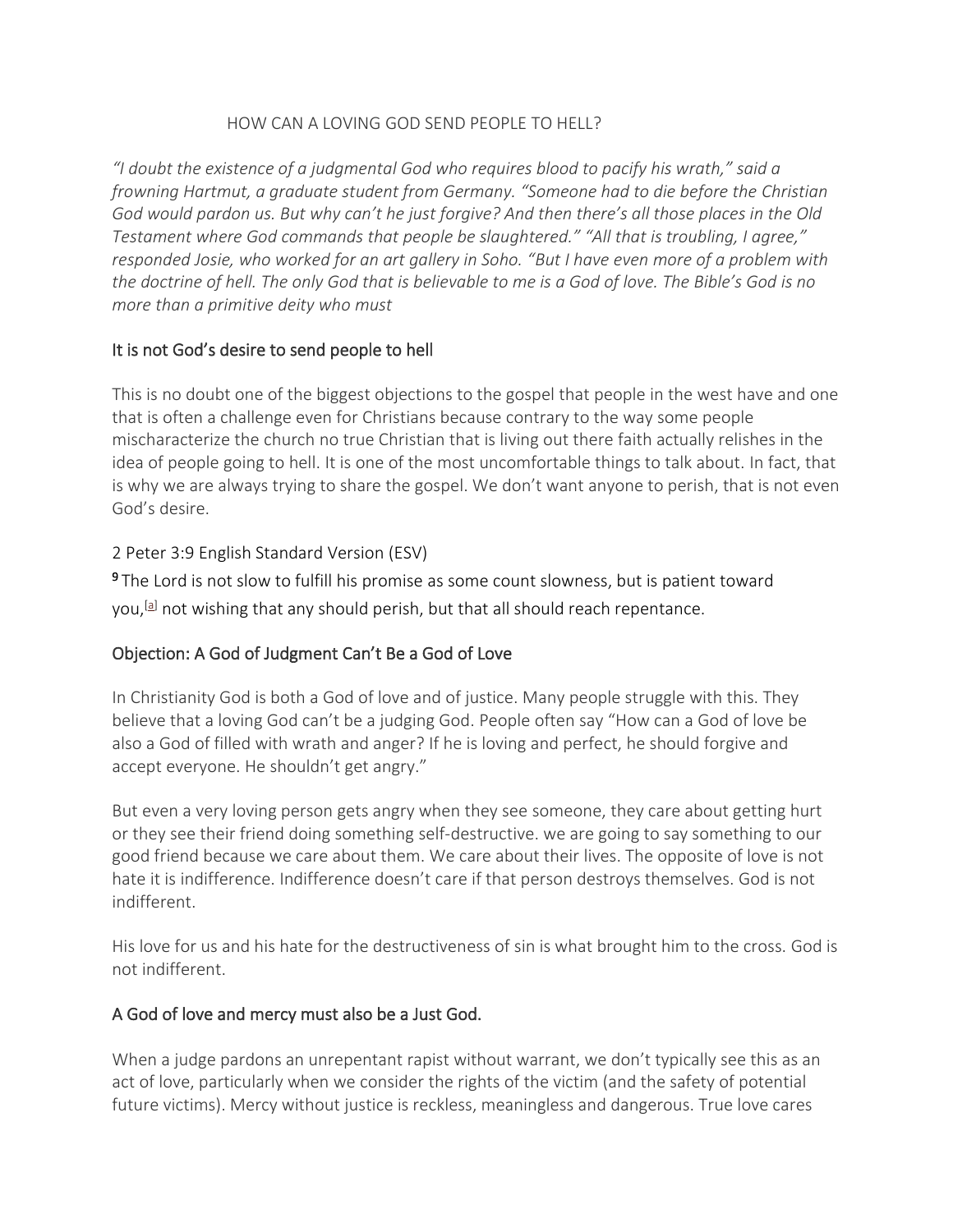enough to punish wrongdoing. For this reason, a God of love must also be a God of justice, recognizing, separating and punishing wrongdoers. Hell is the place where God's loving justice is realized and executed.

#### Objection: The belief in hell promotes violence. Not true.

If we belief that there is a God who dispenses final justice on the unrepentant and makes things right in the end than we are least likely to want to take that vengeance ourselves.

# Scientific findings also support this

The study, appearing in the Public Library of Science journal *PLoS ONE*, found that criminal activity is higher in societies where people's religious beliefs contain a strong punitive component than in places where religious beliefs are more benevolent. A country where many more people believe in heaven than in hell, for example, is likely to have a much higher crime rate than one where these beliefs are about equal. The finding surfaced from a comprehensive analysis of 26 years of data involving 143,197 people in 67 countries.

# Fighting against injustice and evil is fine but how can God send people to a place of eternal torment just because they don't believe in him?

The biggest problem we have will hell is based on a misunderstanding of human nature, the nature of evil and what hell actually is. We were created by God to have fellowship with him to be in his presence. everything that is good comes from him. But to be completely out of his presence that would be hell. Even in this world those who don't follow him benefit from his presence in the world but imagine a place with no presence of God at all. We may think things are bad but we have never seen a place like that. that is hell.

Is the language of hell being literal or figurative? Most likely figurative but still descriptive of horrible conditions. Hell is known as the 2<sup>nd</sup> death in Revelation but is also described as everlasting. It is described as having flames but also as outer darkness. Which would seem to contradict each other unless we consider what they represent.

#### Fire represents the judgment of the wicked and total destruction it also represents

unquenchable thirst- Fire utterly destroys everything it touches- people in this life set their lives on fire by their unrighteous actions and selfishness, self-centeredness bitterness, pride etc. if that is allowed to continue in a sense the destruction of one's soul starts on earth Might that also continue on in hell?

Outer darkness represents isolation- that is from God and all that his presence brings but also from each other. In C.S. Lewis short novel "The great Divorce" he pictures hell as each person moving miles away from each other everyone self-absorbed and grumbling about their situation.

Weeping represents sorrow not unto repentance but a worldly grief.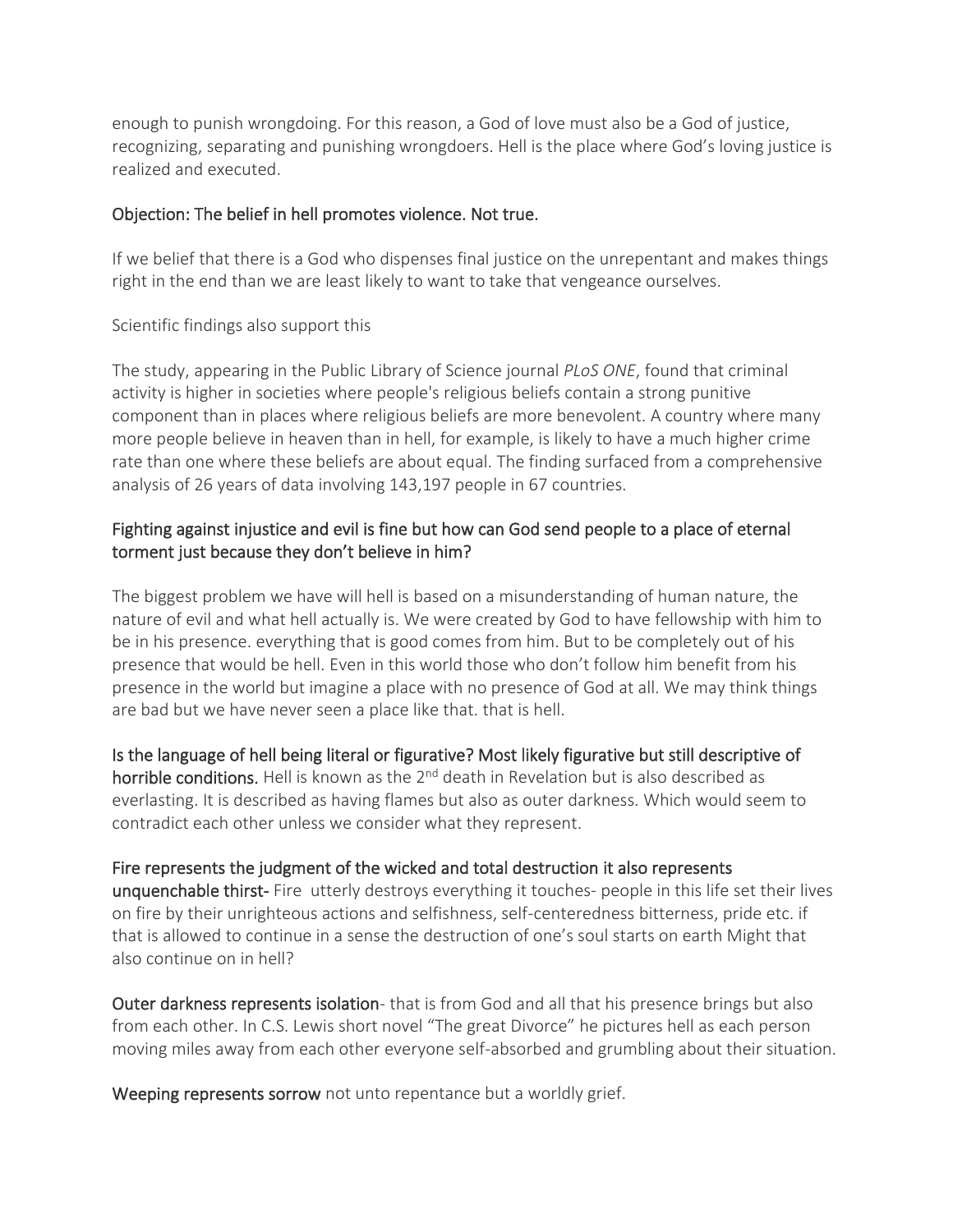Gnashing of teeth represents anger in hell they don't think they have done anything wrong. Aren't repentant. There is sorrow but only for their situation not towards realizing they are the ones that placed themselves there. Consider the attitude of the unrepentant in Rev 16:9

Jesus Gives us a glimpse of hell in a parable

Luke 16:19–31 (ESV)

# The Rich Man and Lazarus

<sup>19</sup> "There was a rich man who was clothed in purple and fine linen and who feasted sumptuously every day. <sup>20</sup> And at his gate was laid a poor man named Lazarus, covered with sores, <sup>21</sup> who desired to be fed with what fell from the rich man's table. Moreover, even the dogs came and licked his sores. <sup>22</sup> The poor man died and was carried by the angels to Abraham's side. The rich man also died and was buried, <sup>23</sup> and in Hades, being in torment, he lifted up his eyes and saw Abraham far off and Lazarus at his side. <sup>24</sup> And he called out, 'Father Abraham, have mercy on me, and send Lazarus to dip the end of his finger in water and cool my tongue, for I am in anguish in this flame.' <sup>25</sup> But Abraham said, 'Child, remember that you in your lifetime received your good things, and Lazarus in like manner bad things; but now he is comforted here, and you are in anguish. <sup>26</sup> And besides all this, between us and you a great chasm has been fixed, in order that those who would pass from here to you may not be able, and none may cross from there to us.' <sup>27</sup> And he said, 'Then I beg you, father, to send him to my father's house— <sup>28</sup> for I have five brothers—so that he may warn them, lest they also come into this place of torment.<sup>' 29</sup> But Abraham said, 'They have Moses and the Prophets; let them hear them.' <sup>30</sup> And he said, 'No, father Abraham, but if someone goes to them from the dead, they will repent.'  $31$  He said to him, 'If they do not hear Moses and the Prophets, neither will they be convinced if someone should rise from the dead.' "

What do we observe in this parable about the rich man?

- 1. He was in torment; he was among flames but obviously he could communicate
- 2. The land was parched which is the opposite of the pictures of heaven with the river of life
- 3. He wanted to be served by Lazarus. He did not grasp the situation he was in.
- 4. Even after his situation was explained to him there was no repentance or admittance of wrongdoing.
- 5. His appeal to have Lazarus come back from the dead to warn his brothers at first seems sincere until you realize that he is trying to justify himself, as if he did not have enough information to avoid hell. Jesus emphasized that he had Moses and the prophets. He had all he needed.
- 6. Even if someone should rise from the dead they will not believe. It is not for lack of information or seeing a miracle, it is because of a hardened heart that refuses to believe.